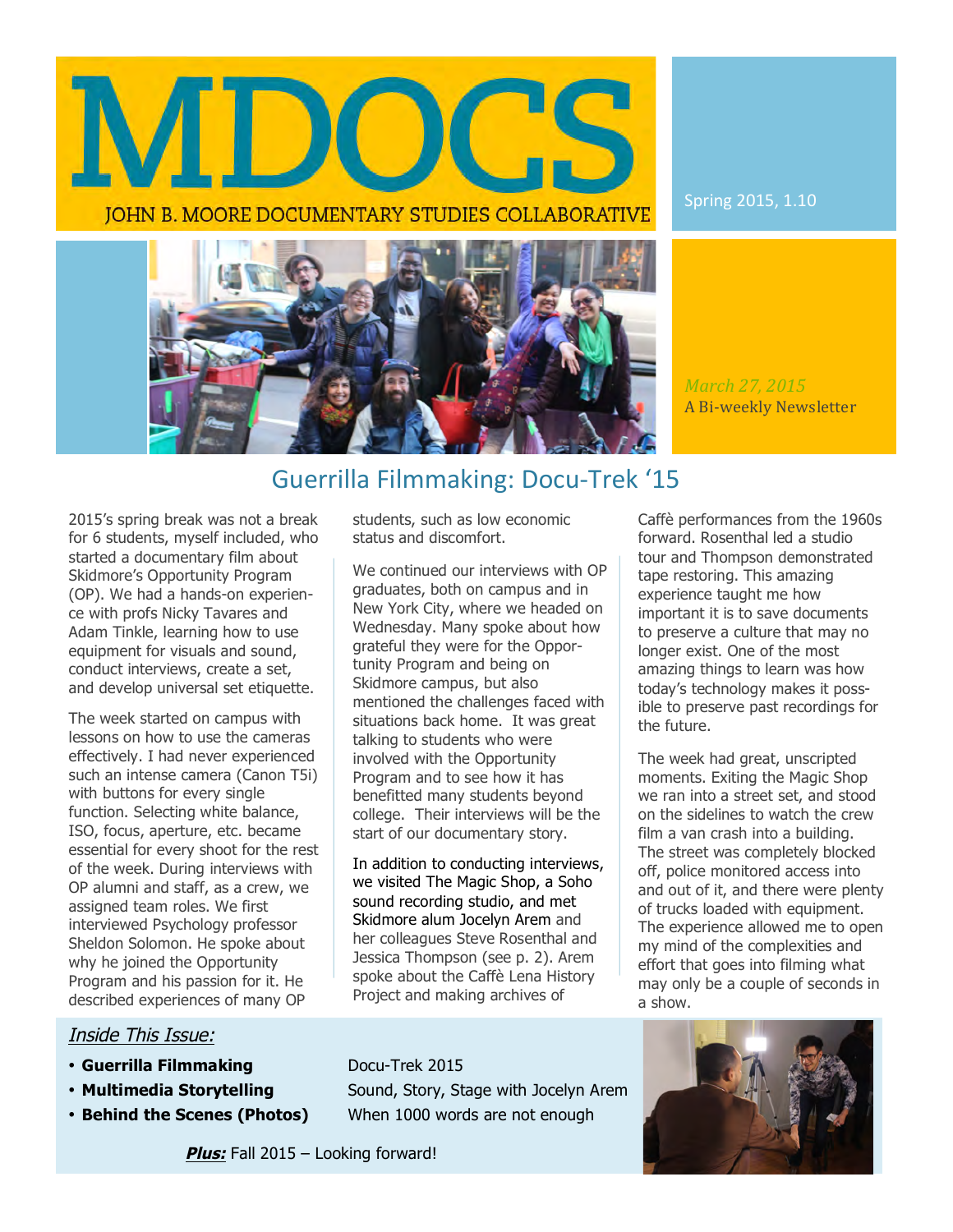#### **Docu-Trek '15 (continued)**

We filmed in Brooklyn on the street, on the Brooklyn Bridge, and in the apartment that was our "docu-trek" homebase (Wilson Espinal interviewed Danny Tejada, p 1). We also attended an alumni mixer, where we met documentary and OP alumni. On Friday, we met with alumna Ellen Sherman, who has worked on Dateline to document stories on crime, especially murder. Sherman explained how some stories take up to three months from research to filming to editing then air in an hour on television. A key point I left with: producers or networks will be more inclined to listen to an idea for a documentary if others have already written about it. Connecting back to our project, I think the documentary about the Opportunity Program will be a great success because people have already written pieces that we can use. Stay tuned!



Jamerly de la Cruz, '18

Ellen Sherman with Docu-Trek students Brittany Kent '18 and Ziyi Cheng, '18. Photo by Wilson Espinal, '17.



# Director's Note

The best way to learn about making a documentary film might just be…making a documentary film. Nicky Tavares and Adam Tinkle led six students on a spring break Docu-Trek to New York City to begin a documentary film project about Skidmore's Opportunity Program. With the help of two alumnae—Jocelyn Arem and her Magic Shop colleagues and Ellen Sherman, a veteran of NBC's Dateline and a documentary filmmaker—students got a taste of production and some amazing interviews to start their film project. (p 2)

We were delighted to welcome Jocelyn, Steve and Jessica to campus the next week for an amazing Carr "lecture" and listening experience with restored Caffè Lena recordings and amazing campus musicians. Thanks to the support of Special Programs, Sound Solutions of Saratoga, Adam, Nicky and Wilson Espinal '17, MDOCS expects to share our own 'document' of this amazing evening. (p. 3)

Want to get involved? Check out the "Cube"-it's back & in the JKB Lobby. Plus! Fall '15 courses are live and registration starts in early April! Community members interested in auditing a class or workshop should contact the MDOCS director. **J. Dym** 

## **DOC ON CAMPUS**

#### **Asian Studies Presents:**

### **Tuesday, March 31:**

7 pm, Davis Auditorium Screening + Q & A with filmmaker Hao Wu



a chronicle of the staging of the American musical Fame—China's first official collaboration with Broadway by the senior class at China's top drama academy

> MDOCS Doc Date Conversation with Wao Hu! Palamountain 382, Wed, 4/1, 2:30-3:30 pm

**Film Appreciation Troupe Presents: React to Film**



**Wednesday, April 8** 7 pm, the Spa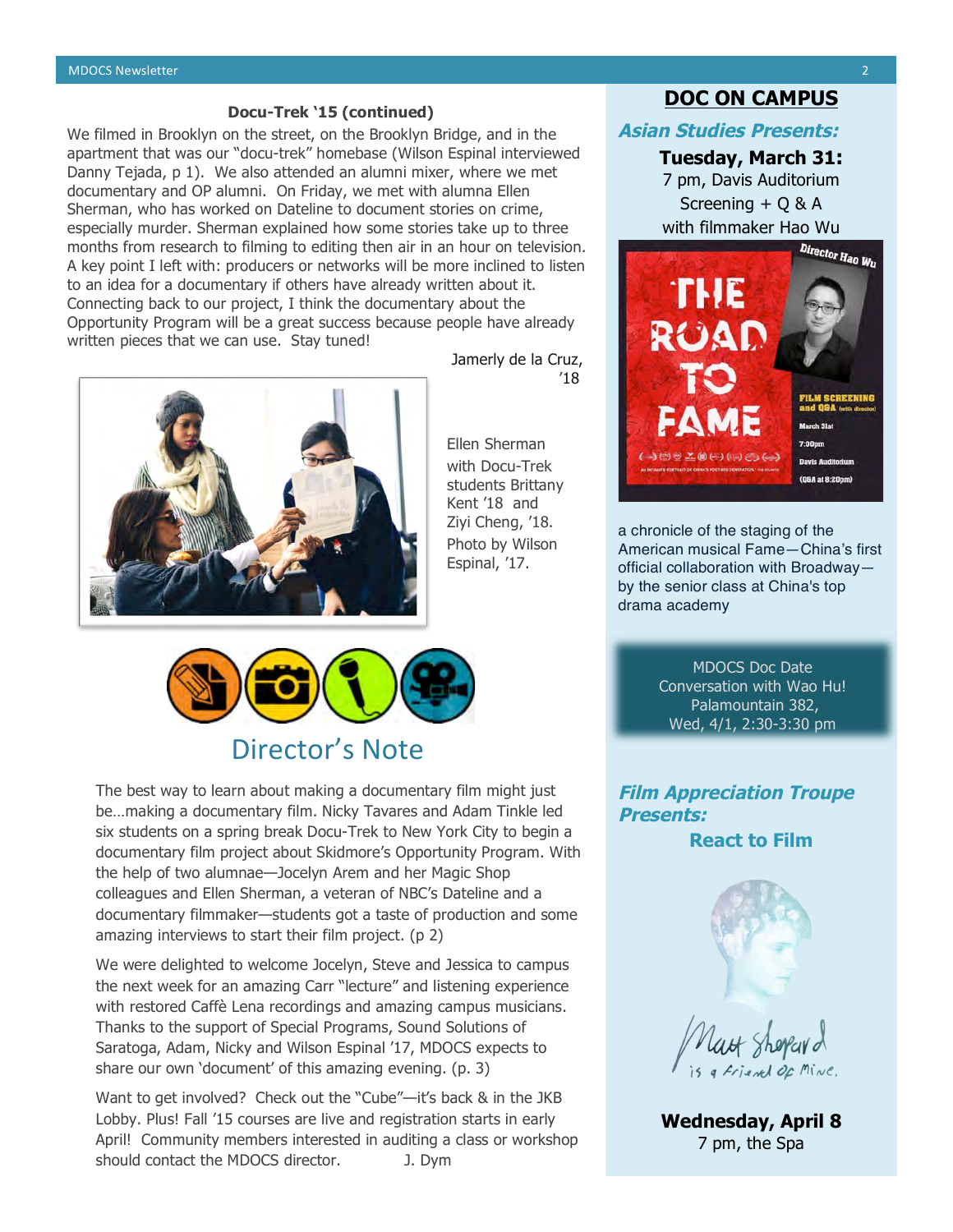### **Fall '15 MDOCS Classes**

**Documentary Filmmaking**



DS 251D 001 Nicky Tavares MW 9:00am-12:05pm , 4 credits

#### **Intro to Audio Documentary**



DS 251C, Adam Tinkle TTh 9:40am-11:00am, 3 credits

### **PLUS!**

#### **1-credit DS Workshops**

- Skidmore-Saratoga Memory Project Sound Archive
- Archival Storytelling
- Documentary Project (9/9-10/30)



**For details, see:** http://www.skidmore.edu/mdocs/ courses

# **Reimagining the Sound Archive**



On March 26/27, Jocelyn Arem's Carr Lectureship residency culminated with a 2-part finale. Her third workshop, on archival story (presentation), engaged participants in working story threads into documentary work. Museum, historical site and cultural venue participants imagined everything from books to films.

Several local stories had a musical element, so a big plus was the presence of Jocelyn's partners at the Magic Shop: owner/founder Steve Rosenthal, and mastering engineer Jessica Thompson. The Magic Shop crew also met with professor Tony Holland's Music Technology class, "geeking out" with students on the fine points of music recording and getting a tour of Zankel Music Center's own recording studio.

The main event took place March 26, on a snowy (or was it rainy?) evening in Filene Recital Hall. In this public presentation-performance, supported by the Office of Special programs, Steve, Jessica and Jocelyn guided a sizeable audience of Skidmore and Saratoga Springs music and recording fans through the pleasures of "treasure hunting," restoring, releasing and listening to music recordings, demonstrating how to erase the snaps, crackles and hisses. Then the trio introduced seven Skidmorecommunity groups, each interpreting a Caffè Lena recording on stage.



From Noah Prebish's resampling and Fenimore Blues' rocking, to Jocelyn's vocals with bassist Thabang Maphothoane, to the closing harmonies of Phoebe Radcliffe, Elisa Smith, and Alisha Stommel, the evening highlighted how historic recordings can inspire multiple generations.

Thanks to local magicians Chris Bailey (Sound Solutions of Saratoga), Adam Tinkle & Nicky Tavares, MDOCS plans to share their performances with you later this spring.